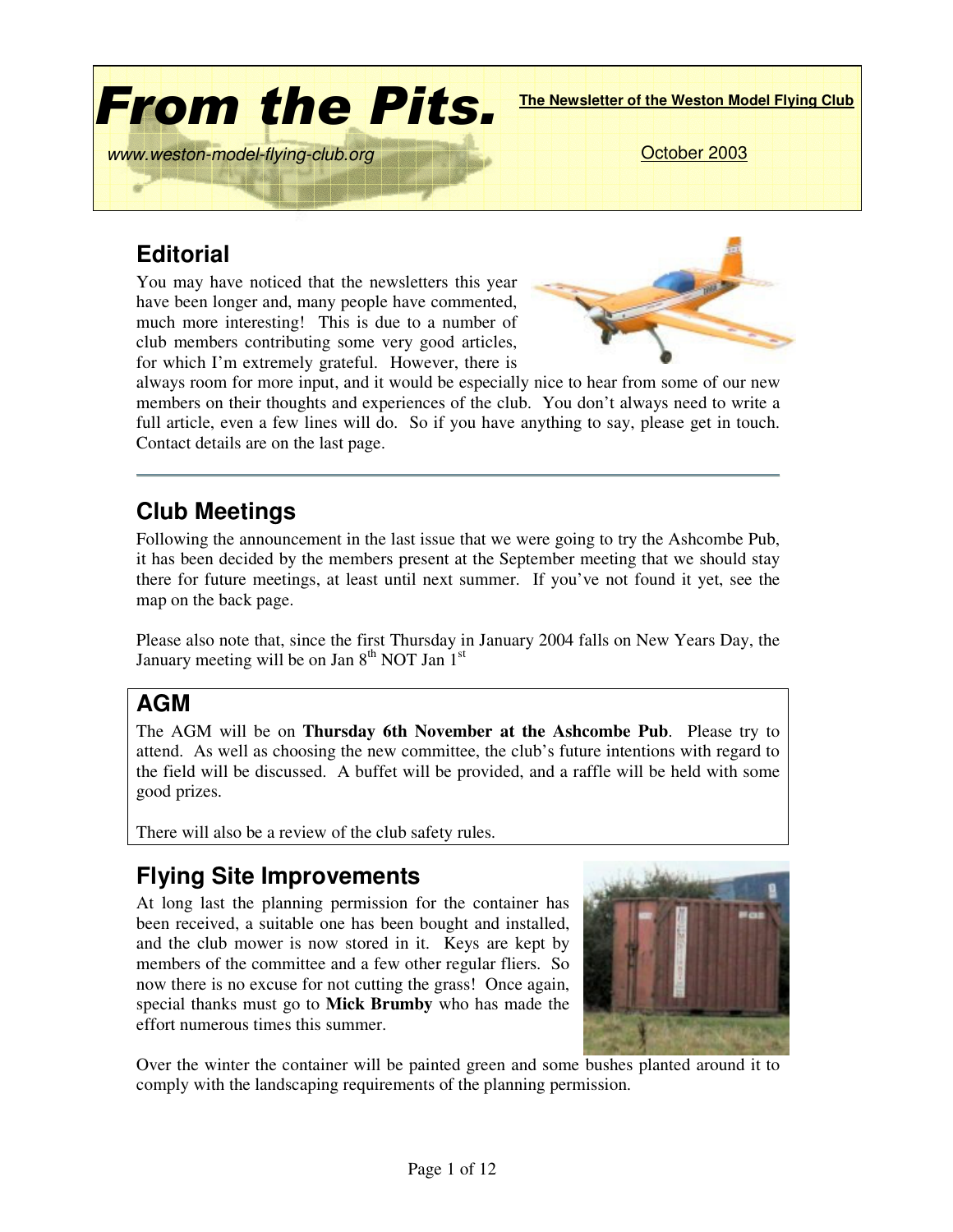## **Casualties**



**Terry Davis** arrived at the field in August with this GeeBee racer model. The real thing was a 1930's American racer with a fearsome reputation for instability, which isn't too surprising just from looking at it. Even Terry seemed rather reluctant to fly this at first, but it finally took to the air and flew well, although apparently feeling rather strange in a turn. On landing however the GeeBee's vices showed up. It really needs to be landed fast and there just isn't the room at the Wick field, added to which the CG was later found to be an inch too far back. The inevitable tip-stall left it with a damaged cowl and Terry swearing he'd never fly it again! But he did…



**Pat Teakle**'s Astro-Hog ended up in the ditch after the engine cut. Fortunately it stayed afloat and Pat is seen here recovering it at full stretch with only Steve preventing him from following the model in. The second photo shows that neither model nor pilot suffered any damage!

## **BMFA**

The Western Area of the BMFA, which represents about 35 clubs in this area including ours, is still looking for volunteers to help on the committee. The existing Secretary and Treasurer are both standing down at the AGM, and if no replacements can be found our area will not have a voice in the BMFA. Speak to me if you are interested, or come along to the Western Area AGM at the BAWA in Filton, Bristol on Dec 7.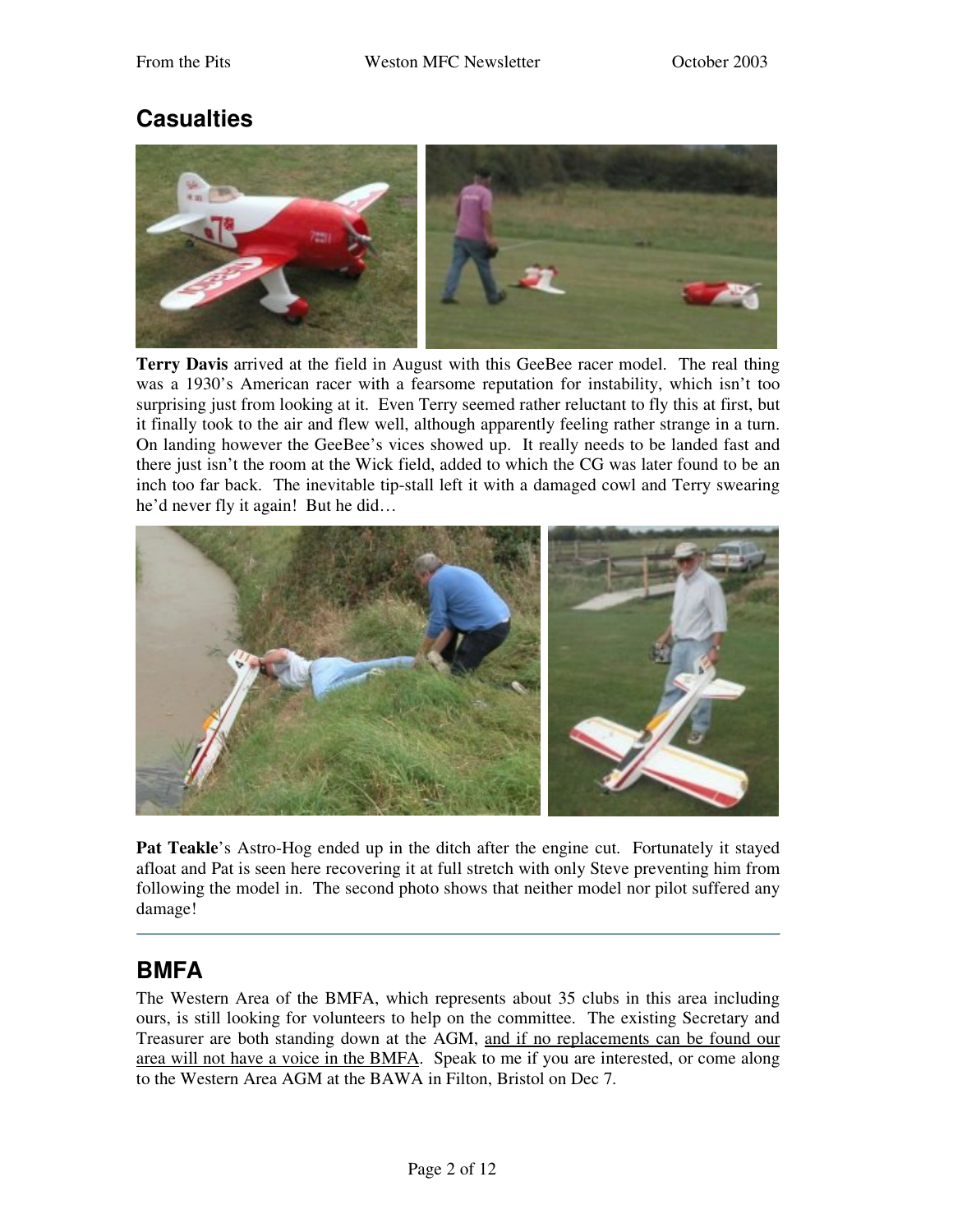# **BMFA Bulletins**

The BMFA produces a monthly bulletin on its activities and other items of interest to members. Only one copy is sent to each club, which I receive as club secretary. To be honest most are of limited interest to us as they are mainly concerned with council business and non-RC matters (e.g. free flight, control-line etc.) but I thought I would mention it here so that you all know what goes on. If anyone wants to see the bulletins, they are available on the BMFA Web site, or you are welcome to borrow them from me.

One recent article did catch my eye recently however, and is reproduced here.

#### **INSURANCE CLAIMS PROCEDURE**

Would all members and clubs please note that should an injured party (the third party) claim against a member who has caused them damage (the first party), then a claim has to be actually made! The accident notification form that we request completed by the first party, is **NOT** a claim form. It is simply a notification to the insurers of a **POSSIBLE** claim.

This procedure applies to all claims including a member to member claim. The fact that the third party may be a **BMFA** member is irrelevant as it is the first party's insurance cover which is being invoked.

Should the third party's damaged property be independently insured, e.g. a car, then we advise that the third party contacts their own Insurers to settle the claim on their behalf in exactly the same way if they had a road accident and they held the other party responsible.

Remember, the fact that the first party has submitted an accident report does not mean that a cheque is going to miraculously appear in the post for the third party. Insurance, no matter which type, simply does not work that way. The insurers will always want to satisfy themselves that the first party is indeed responsible for the accident so it is up to the third party to demonstrate why they hold the first party culpable and to state what they are claiming for, preferably in writing.

It is imperative that you get it right, particularly member to member claims, which will assist in the expedience of claims!

# **Tips**

Still on the subject of the BMFA, the latest handbook contains some useful advice about the increased risk from interference from the growing range of microwave links around, such as the one thought to be operating from the sewage works at Wick. Although these signals are much higher frequency than ours, and highly directional, if you are unlucky enough to fly through a beam it could be picked up directly by the receiver without going through the aerial. The simple solution is just to wrap the receiver in kitchen foil.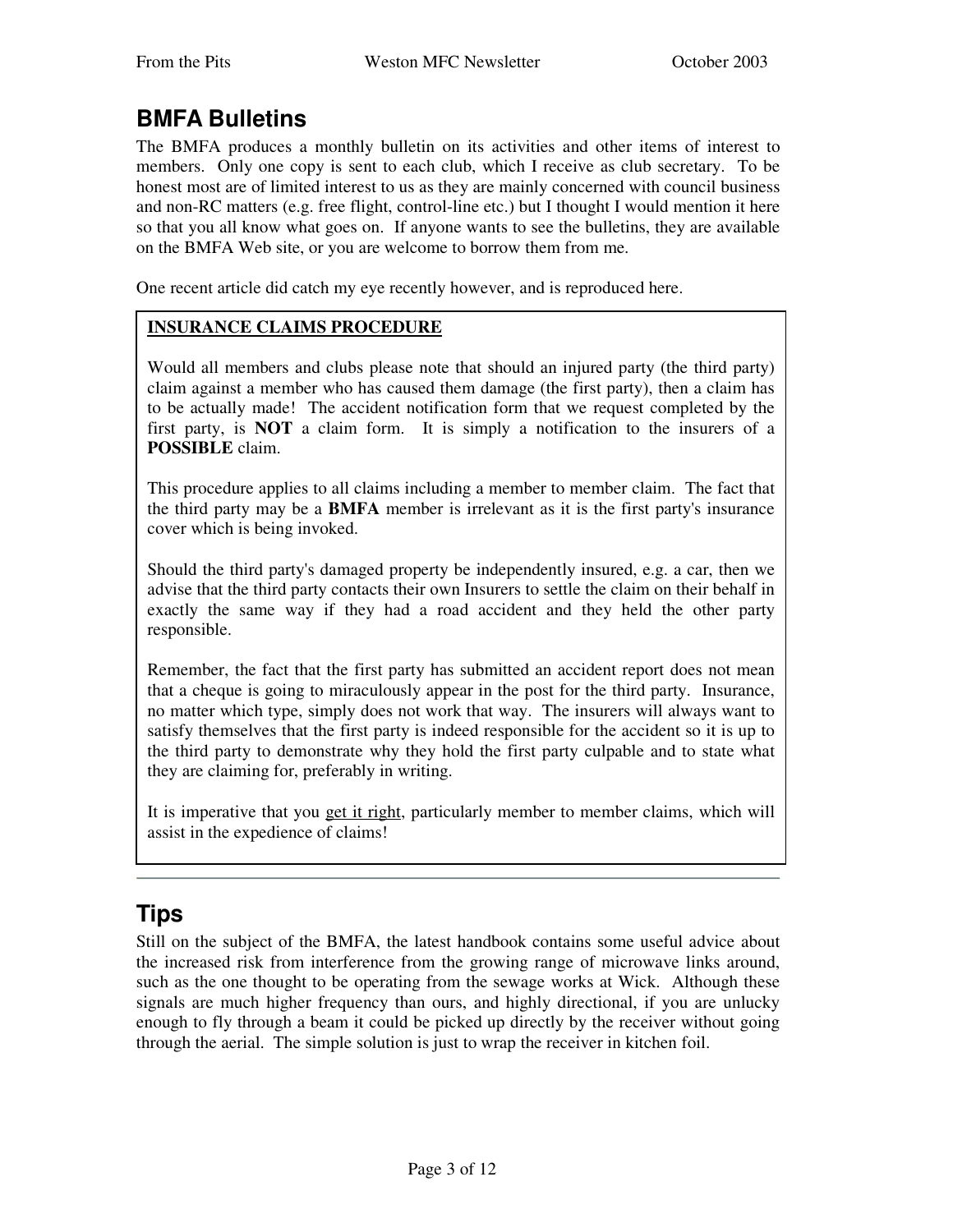## **The Rebirth of the Mirus.**

In the late eighties when the Club used to fly on the airfield in Weston and was known as Westland and Weston District Model Flying Club, the usual models flown by members were of the vintage variety - Quaker Flash, Junior 60's, Eros etc and for the more adventuresome a Super Sixty. It was the days when Pat did not have a grey beard, Trevor was even slimmer and I had hair!!

There were many diesel powered aircraft, quite a few 4 strokes and rarely anything bigger than a 40. But one model stuck in my memory and it was flown with great skill by **John Williams**, it was a **Mirus**. It had a swept back high wing and although only powered by a 25, it used to leave everything else standing. Mind you with the majority of models being vintage that was not difficult. I believe that John's



Mirus was destroyed not by him but by **Graham Bunkum** who borrowed it for a limbo competition. He easily got below the tape but forgot the pole that was supporting the tape!!

The model was designed by **Ken Stokes** in 1981 and was quite a radical design for those days. The fuselage is of 1/4" and 3/16" balsa with just a couple of formers from 1/8" ply. The wings are of veneered foam which in the 80's were not as common as they are now. The wingspan is 36" - in those days they had inches and not centimetres!

Over the years I had often thought I would like to try a Mirus but the kits were no longer in production and plans were nowhere to be found. Then one day when browsing through the e-bay web site I spotted a kit for auction. Fortunately there was not a lot of interest shown in it and I managed to buy it for a very reasonable sum.

Those of you who have built from a plan or kit would find it very easy to put together although there are one or two points that differ from current construction techniques. For example the foam wings are not joined by a fibre glass bandage but are epoxied together then reinforced with 1/64" and 1/32" ply top and bottom. The wings are not secured with dowel and nylon bolts but with 3 ordinary wood screws. I decided to build it with as little deviation from the original plan as possible and the only alteration that I made was to use an engine mount and not the beech bearers shown on the drawing. The fuselage is narrow but you can just get in standard size servos and receiver. Initially I used a Leo 25 which I had although the plan said any 19 to 25 motor would be suitable. The servos and battery are as far back as possible but I still had to add a small amount of lead at the tail. The overall weight came out as dead on 3 lbs.

The model was finished in Solarfilm on the fuselage and Oracote on the wings. I have never used Oracote before but I picked it up when I passed the model shop in Salisbury and as it was the only fluorescent high visibility film they had. So I gave it a go and it's easy to use, but not cheap!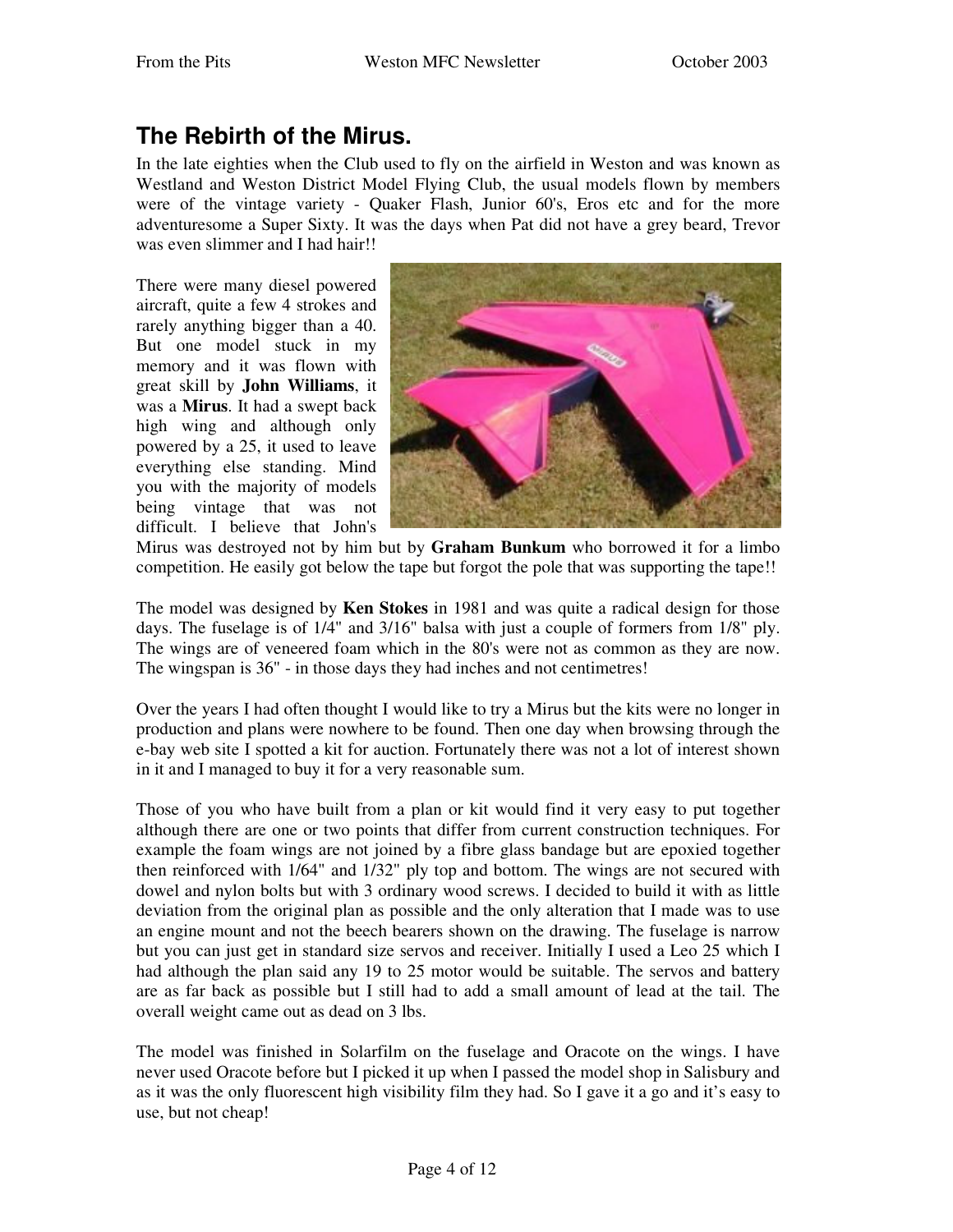Flying - Came the first attempt to fly it. A hand launch by Pat (Did I mention it has no undercarriage?) A vicious turn to the left and despite hard right on the ailerons it landed heavily loosening the fin. Back to the workshop – re-fixed the fin, gave more throw on the controls and 2 degrees of right thrust.

Second attempt, and problems with the engine and despite changing all the plumbing it still would not run consistently well.

Third attempt - after changing the engine for an OS 25 it pulled away from the hand launch and rapidly climbed away with hardly any input to the controls. Great I thought but in fact after a 15 minute flight it was obvious that some down thrust was needed. Back to the workshop!!

Fourth flight - everything was running well and I had changed the 9 x 6 prop to a 9 x 5 to give a few more revs. A gentle launch and it was away at a great rate of knots. It flew as though on rails and although it covered the sky at a good speed it was manageable even for an old guy like me.

At long last the Mirus had flown again and I had fulfilled my ambition of nearly 20 years to fly it - was the wait worth it? You bet!!

#### **Gerry Crossman.**

PS - For anyone interested in constructing a Mirus I have the plan and you would be welcome to borrow it to get a copy. Pat has the templates for the wings and would make you a set for about £15. It's a cheap and quickly constructed model that should give you plenty of thrills in the air - give it a go, you won't regret it.

### **Up a Gum Tree**



The nearby hedges and trees have claimed a few victims this summer. In particular the large tree to the East has caught a couple of people out recently, and I've been there myself in the past…

So, if you do find your model parked higher up than normal, what can you do to recover it? Well, we have stashed a couple of long wooden poles behind the noticeboard which can reach the lower branches, or about mid-

way up if you lash two together with a bit of rope. Beyond that however, it really needs someone with a head for heights to climb up. A useful trick is to take the gate to the field

(near the water works) off its hinges and use it as a ladder to get up the trunk of the tree.

However, the most useful advice remains: Don't go there in the first place… Be aware that distances can be very deceptive and give the tree a wide berth when on landing approach.

Now, about people landing in the hedge…

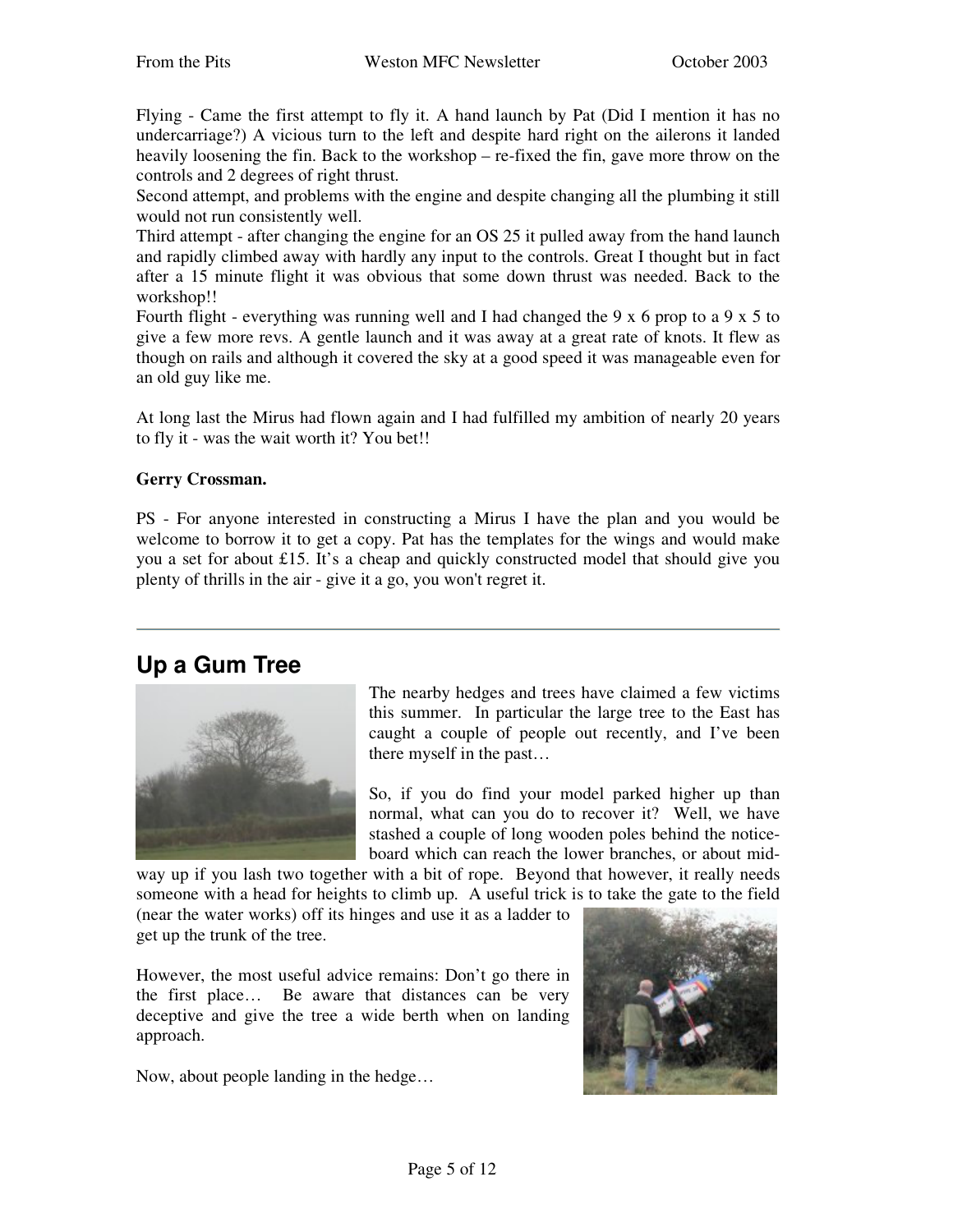# **Air Combat**

Many of you will have read the bit in the last newsletter about my ME109 and the forthcoming Air Combat at a field near Yeovil; well the day finally arrived. My pits man/launcher (brother Mark) and I arrived at the flying site to find safety nets up and pilots testing and trimming their planes; it was a warm and sunny day with virtually no wind, perfect for a bit of aerial combat. We were met by the organiser **Dave Cowley**, introduced to the other pilots and given the rules and programme for the day's competition.

For the members I have not bored on the following Sunday afternoons, let me tell you a bit of what it's all about. A group of pilots turn up at a field with twelfth semi-scale 'warbirds' (fighter planes built between 1935 and1945) fitted with an appropriate size engine (between a 15 & 25 depending on wing area). These can be kits, plans or scratch built using any construction method you like. Mine was a kit from Mainly Models and is predominately blue foam and brown paper, a quick build, very strong, light, bump resistant and easy to glue back together with 5 minute epoxy.

The pilots are divided into groups of six or seven; the planes have a 12 metre by 10-15mm paper streamer attached and are lined up on the starting line ready for a Le Mans start. There are a series of whistles before the start to allow the teams to get ready, the readiness whistle is blown and everyone has to be behind the readiness line, there is a deadly calm, all the planes dead on their starting boxes, and the group of fliers wait for the start whistle. That's it, the whistle blown, and the dash to the planes; radios on, engines started and up into the air with a mighty heave, the fun begins, seven minutes of full bore chase and be chased.



The seven minutes have literally flown by and it's time to score the round. Points are awarded for streamer cutting, flight time and returning with your own streamer intact. There are heavy minus points for crossing the safety line and on the judge's discretion minus points for non-engagement, (non-engagement did not seem a problem, two minutes in the air and you're a combat ace!) There were four rounds throughout the day giving plenty of time to patch up your model, and I needed it; at one stage the plane was literally in three pieces, but what else is five minute epoxy for. At the end of the four rounds the points were added up and the final was flown.

I did not make the final and finished eighth, not bad I thought for a first timer.

The awards followed, I was presented with the certificate for completing a tour of duty along with the others. The top three were awarded prizes donated by the Hobby Hanger Model Shop, these included hats etc. and the top prize was an OS15 class motor worth about £100.

A good fun day over; if any of you are budding combat fliers why not have a look at the ACES INTERNATIONAL web site www.welcome.to/aces

I think this would be good fun as a team event, so if any of you are interested maybe we could get together and take on the other squadrons next year.

**Mike Pope**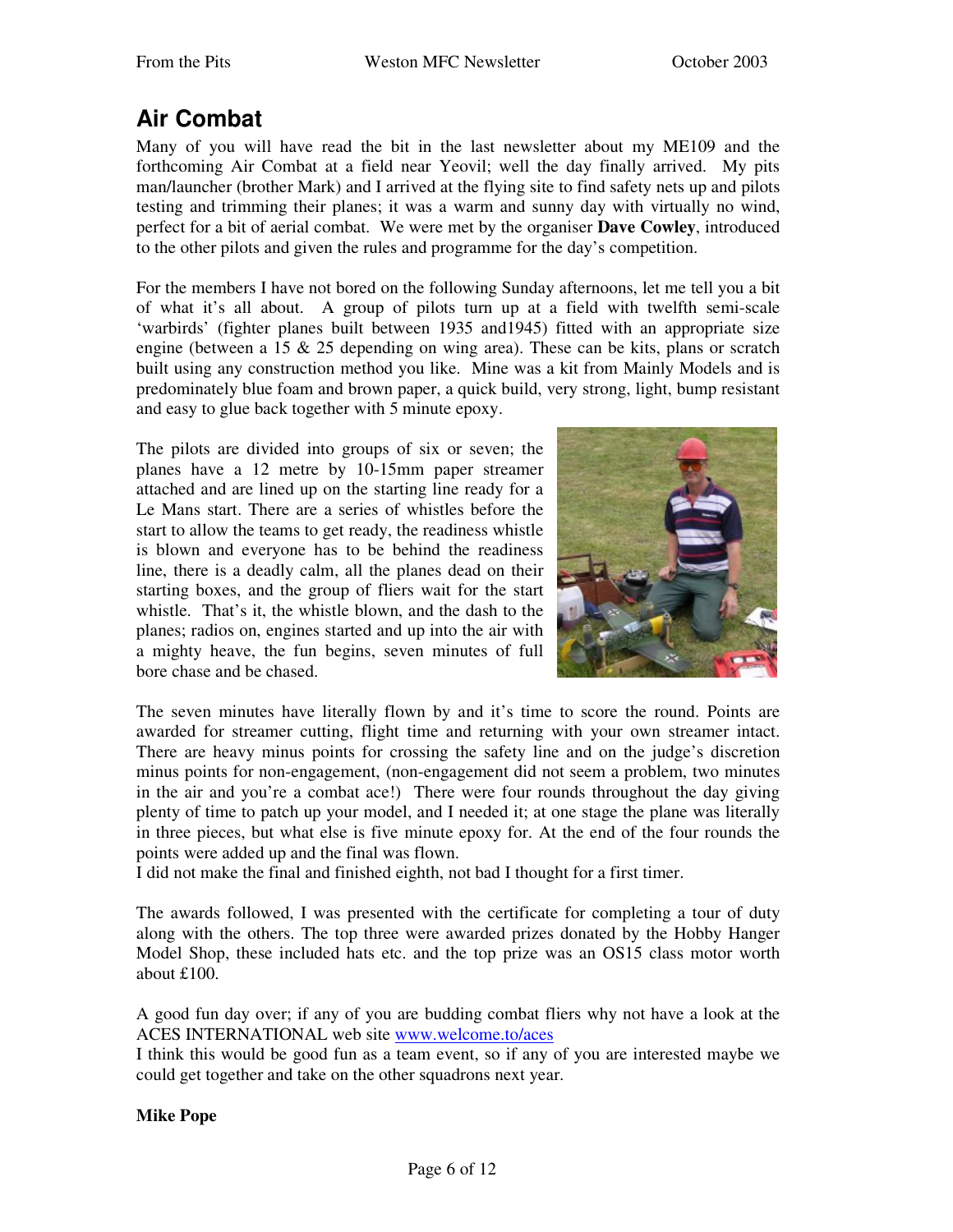# **The Kamco Kadet**

Once upon a time… about 26 years ago in fact, when I first took up RC model flying seriously, I used to fly with the Bristol Club which flew from Whitchurch Airfield alongside AMARC. At that time the dominant trainer was the Kamco Kadet. I had one, and so did most other beginners and a few experienced flyers as well.



Kamco was a local firm started by **Tony Ells** and others in 1973. Our own **Pat Teakle** spent several years working for them in the mid-70s. Other products included the Kavalier low-wing sport plane and the Kossak biplane.

The Kadet has excellent flying characteristics, largely due to its semi-symmetrical wing, as opposed to the flat-bottom section used on most other trainers. With the deep fuselage and good dihedral it's very stable yet quite responsive. Even with rudder-only control it can easily be flown inverted. The built-up wing common to most kits of the time gave a very light model which also contributed to the flying qualities.

My Kadet not only survived my learning to fly at the time, but also the next 20 years in the spare room and attic until I got bitten by the flying bug again 4 years ago and it flew again. This time powered by an Irvine 25 it was fine in the air but was decidedly marginal lifting off the grass at Wick, frequently requiring a hand-launch. Several times I nearly scrapped it to make room for something newer, but it seemed such a waste that I ended up keeping it and grew to like it as a change from higher powered sports models.

However, there was still this nagging thought that a more powerful engine would be nice, especially when carrying my camera aloft for aerial photography. Then one day the Irvine just stopped dead and an inspection showed it had ingested some metal bits from somewhere, scored the cylinder liner and was scrap. So taking the opportunity, I bought an ASP36 from Just Engines. Advances in technology these days meant that this engine was the same weight  $&$  size as the Irvine25 but with what seemed like twice the power. It even fitted in the same mounting holes.

The extra power transformed the Kadet. Lifting off grass was easy, and the climb was almost vertical. I'd only had 4 flights and was just getting to know it when… well let's just say that it's best to have just one transmitter at a time on the channel you're flying on…

The fuselage is remarkably strong and was largely intact despite the full power vertical



dive, but the damage to the wing and tail, combined with 26 years of fuel seeping under the covering meant that the model was a write-off. The carburettor was broken off, but I thought I could get another one, shame to waste the engine. So I dug out the original plans which I still had, bought a set of foam wings from Pat, and started work on a replacement.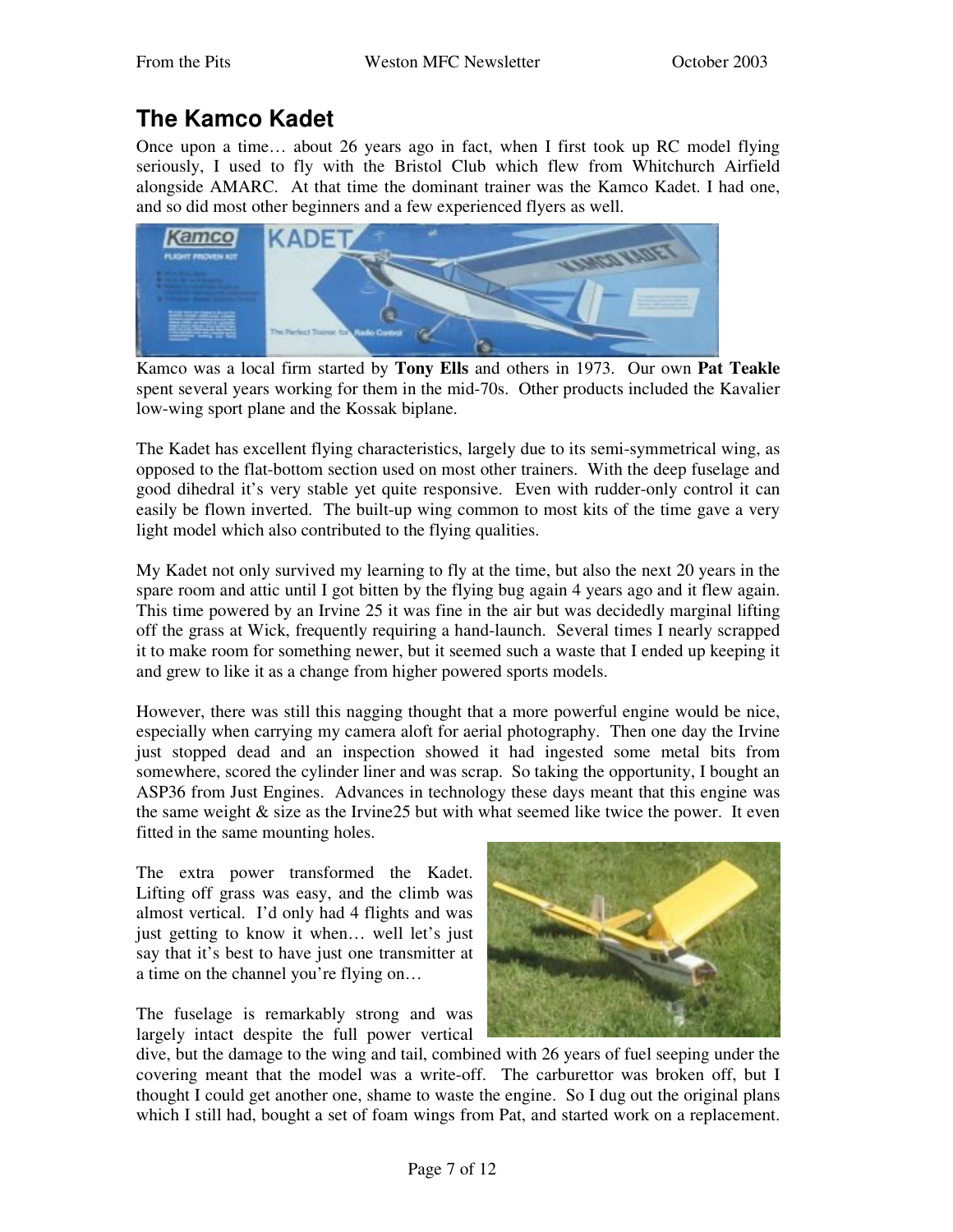When it was nearly finished, I had a closer look at the engine and discovered a crack in the crankcase which meant it was scrap too. So from an engine without a plane I now had a plane without an engine. Back to Just Engines for another ASP36. So my old Kadet now has a new fuselage, new wing, new tail and new engine. Still got the same wheels though… This time I've gone for an aileron wing, but I will probably do a built-up one for rudder-only at a later date as an alternative.

The Kadet had the same place in the seventies as perhaps the Ready 2 does today as the ubiquitous club trainer. Could we be seeing a Kadet revival? It really is an ideal introduction to building a model. The fuselage is just sheet balsa and you can either do a built-up wing or get a foam one from Pat. **Bernard Sutton** has built one from my plans and there is at least one other being built. If you want one as well, you're welcome to borrow the plans.



### **Mind the cars**



One of the drawbacks of a relatively small site like ours at Wick is the proximity of the car park to the flying field. While it's very convenient to just walk a few yards from car to pits, it brings some obvious hazards.

When the wind is from the North or South, i.e. straight down the field, it can be very difficult to avoid flying over the cars. So what can you do? See if you know which of these suggestions are correct:

- 1. Leave your car's tailgate open so that if your engine cuts on take-off you can fly straight into the car.
- 2. Learn & practice cross-wind take-offs and landings.
- 3. Fly over the cars in knife-edge so you have more chance of passing between them
- 4. Change the take-off direction or even move some of the cars.

If in doubt, consult a safety officer or experienced club member. Just remember, it may never happen, but if it does the consequences could be disastrous for all of us, so: KEEP CLEAR OF THE CARS!!! And in particular, please avoid the blue Rover 200…

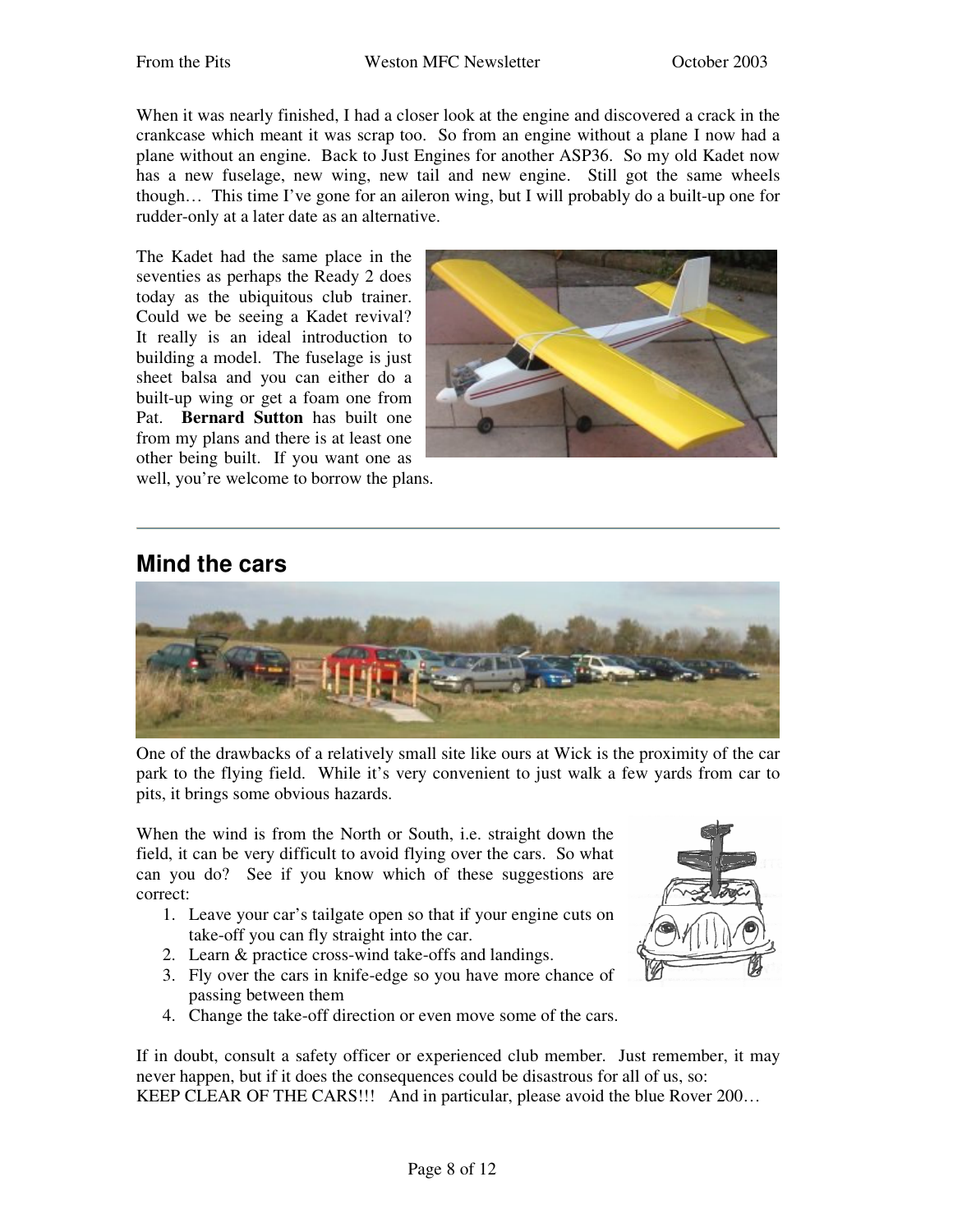## **Scenes from the field**



My Gladiator waits its turn in the summer sunshine

**Paul Lathall** flies his 'zagi'-like bungee-launched flying-wing glider at the August club meeting. Made out of cortex (the stuff that house 'For Sale' boards are made of!) and tape. Only lasts a few seconds in the air each time (longest flight so far is 1 minute!), but is good fun for a while.





Got to start them young - **Robin Thompson** gives a budding pilot some advice. All lined up and ready – A collection of **Pat Teakle**'s past and present planes await their turn as well.





New member **Ivan Steerment** receives the prestigious "Rhubarb Stick" award at his first attempt…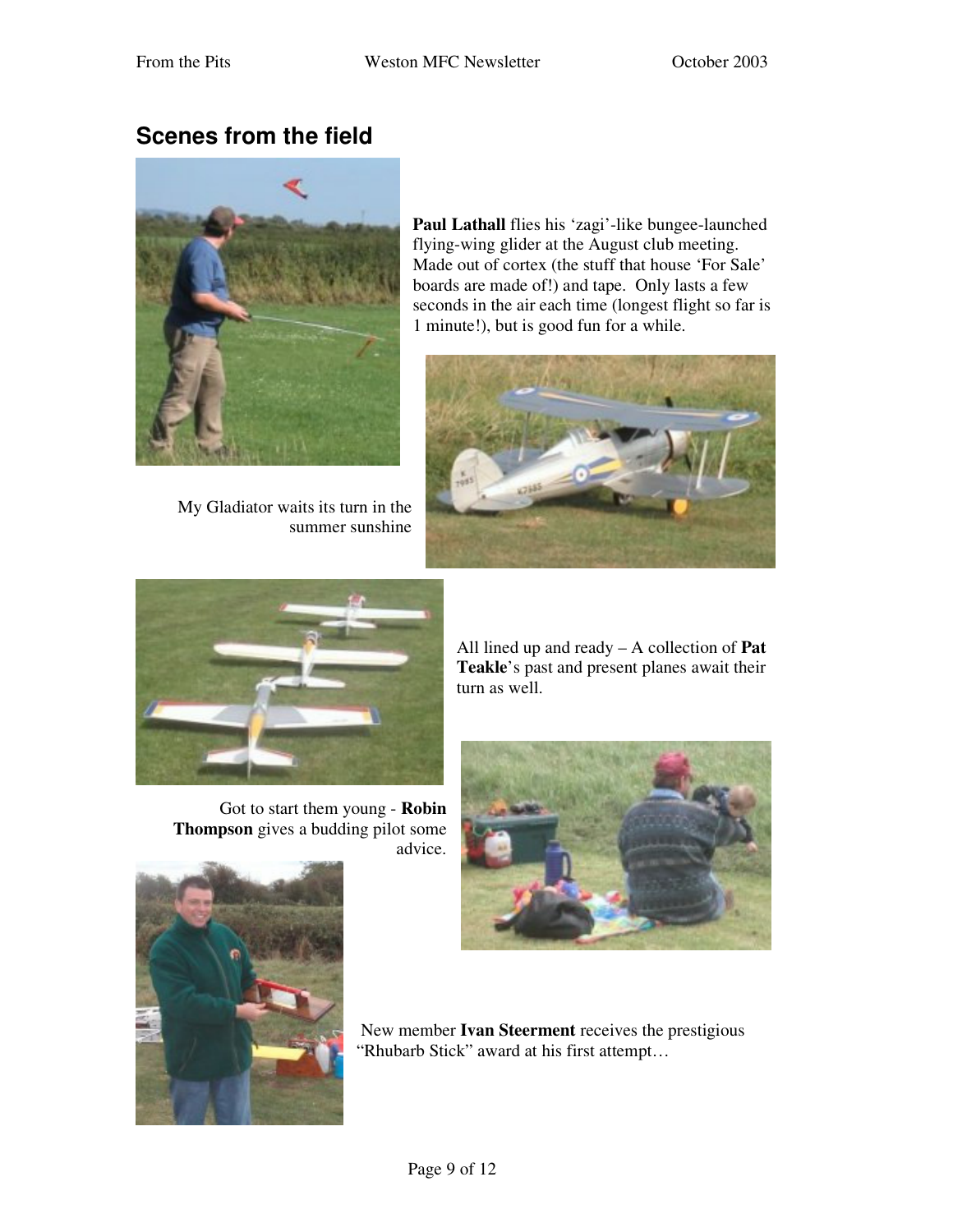# **Fun Fly League**

The August fun-fly event, organised by **Roger Moore** and myself, involved trying to hit a set of polystyrene sticks planted across the field. Not surprisingly, this is not easy to do, the main problem being getting the depth perception wrong and flying between the



sticks. Roger won it, being the only person to hit all 4 sticks. I thought I'd better even up the organisers' score by coming last…

The September event began as a novel 'bomb-drop' contest. **Mike Pope** had built a servooperated box which released a 'bomb' (actually a soft toy) from the club trainer, the idea being to get the closest to a target in the middle of the field. Unfortunately, after only 2 attempts, the box was damaged in a heavy landing, and we reverted to a dead-stick landing competition instead. This is not exactly easy either; the picture below shows the  $3<sup>rd</sup>$  place distance being measured, so you can imagine where most of the other 9 competitors ended up! Nevertheless, **Pat Teakle** won this one, getting within 11' of the target.



So, the League is over for this year. Only four events were actually held out of the six originally planned. Following the original idea of taking the best 3 scores and assigning 10 points for a win, 9 for second etc. gave the following results:

| 1 <sup>st</sup> | Pat Teakle    | 27 points |
|-----------------|---------------|-----------|
| 2 <sup>nd</sup> | Roger Moore   | 25        |
| $3^{rd} =$      | Paul Lathall  | 23        |
|                 | Ian Armstrong | 23        |
| $5^{\text{th}}$ | Mike Pope     | 19        |

Congratulations to Pat and thanks to the 16 people who entered at least one event. See you next year for another one!

# **Tips**

At least two crashes in the last year are suspected to be due to the crystal having vibrated out of the receiver. It's a good idea to put a bit of tape around the receiver to stop the crystal coming out in this way.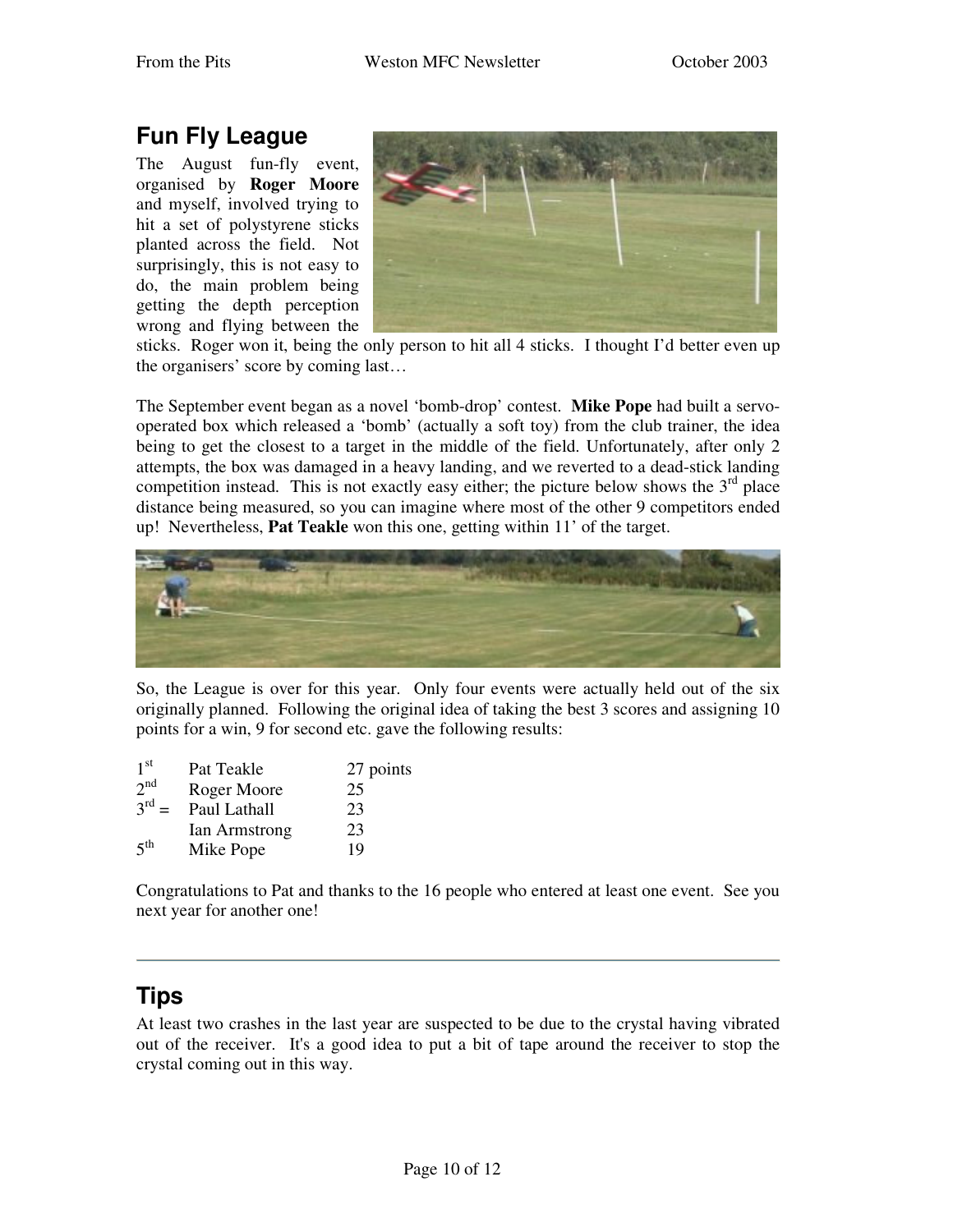

"Thank you for the award, but I'm not sure the trophy will fit on the mantelpiece."

**Steve O'Brien** doing… well, your guess is as good as mine actually…

If you have any better ideas, let's hear from you.

## **Competition Answers**



The answer to last issue's competition was **A**. For those interested, this is how it was done: Two photos were used. The images were loaded into the PaintShopPro image editing program, and the outline of Kevin was cut out using the Edge Following tool, altered and pasted back in. So **A** is in the original photo, **B** is a straight copy, **C** is a mirrored copy, and **D** is a mirrored copy from the second photo.

| <b>Safety</b>                                                                                                                                                                                                                                              |
|------------------------------------------------------------------------------------------------------------------------------------------------------------------------------------------------------------------------------------------------------------|
| A recent article on an Internet forum<br>described an incident where a large engine<br>which was being hand-started began running<br>backward and kicked the plane backwards,<br>nearly catching the hand of the person<br>holding it.                     |
| Fortunately no harm was done this time, but<br>it is worth remembering that model engines<br>can start running backwards so be prepared.<br>Always start your engine on minimum<br>throttle, and keep your hands as far away<br>from the prop as possible. |

## **Tips**

When trying to remove dents in a film-covered surface, just heating often doesn't work, because the film is stuck to the depressed wood. Use a bit of Fablon or similar strong sticky material to pull at the film bit by bit and lift it away from the wood over the surrounding area as well as the dent. Then you can use an iron or heat gun to shrink the entire film area before you press it back down, which will then look smooth. Thanks to **Mike Barnett** for this one.